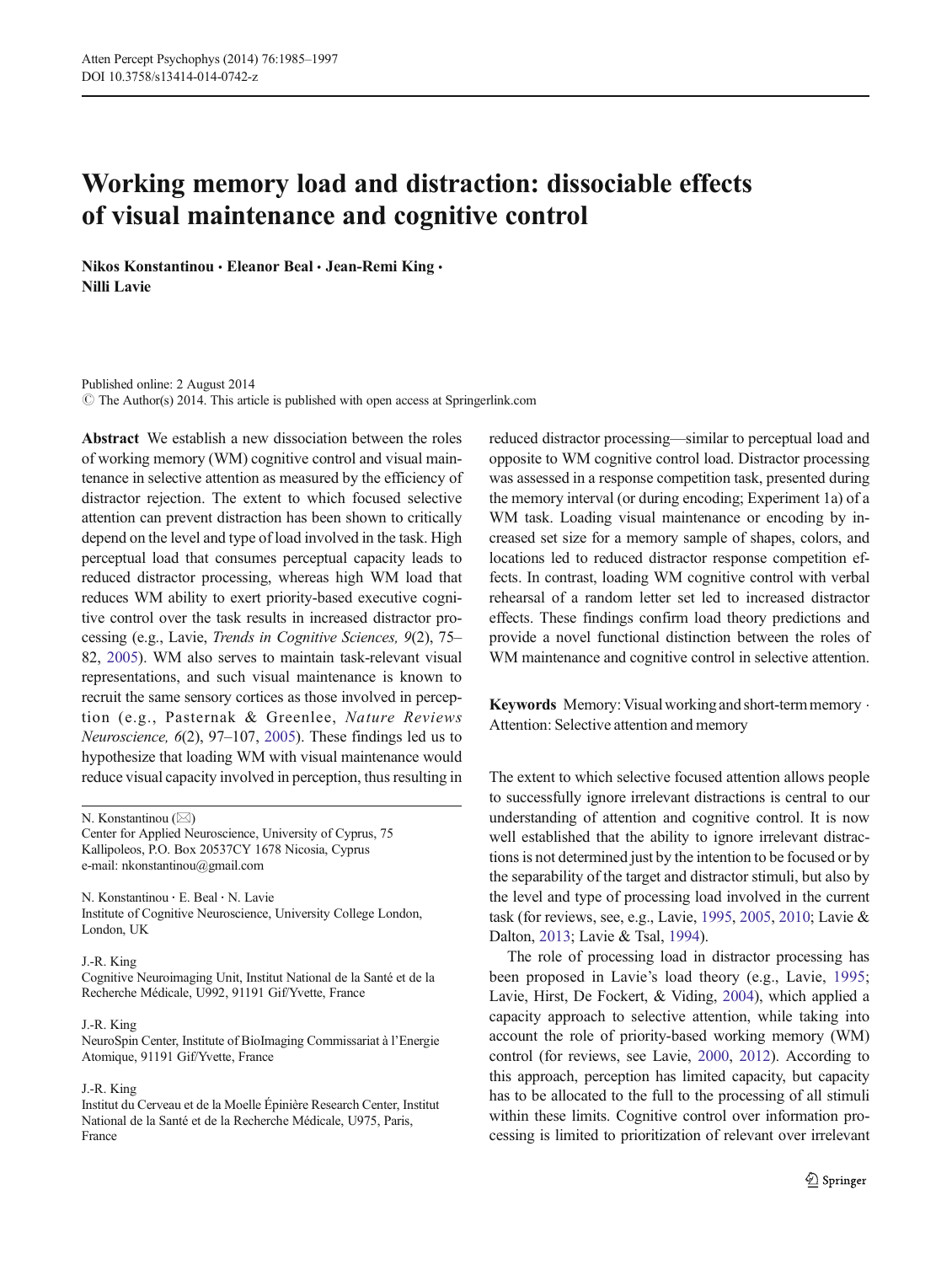<span id="page-1-0"></span>information. These processing priorities are actively maintained in WM, so that capacity is allocated with a higher priority to the relevant information. However, if processing the relevant information does not take up all available capacity, any remaining capacity is allocated involuntarily to the processing of irrelevant information as well (in a simultaneous parallel manner). It follows, then, that the level of perceptual load in the task processing plays a critical role. Task conditions of low perceptual load—for example, detection of a single item or of one that pops out from among dissimilar items result in distractor processing even if people attempt to ignore irrelevant distractors. Task conditions of higher perceptual load—for example, increased number of items or more complex perceptual processing demands, such as discriminating conjunctions of features (e.g., Lavie, [1995](#page-11-0))—result in reduced processing of irrelevant distractors, simply due to reduced availability of perceptual resources.

Load on WM cognitive control functions also plays an important role. Conditions of high WM load that reduce its availability to exert priority-based control over the task result in increased processing of irrelevant distractors (due to the reduced distinction between relevant and irrelevant information). Thus, WM load has the opposite effect on distractor processing to that of perceptual load (e.g., Lavie, [2005](#page-11-0); Lavie et al., [2004\)](#page-11-0).

However, WM is a complex system consisting of not only executive cognitive control functions (typically revealed in tasks that load verbal WM), but also visual maintenance functions (shown in visual and spatial WM tasks). These functions are known to differentially recruit frontal (executive control) and posterior (visual maintenance) visual cortices (for reviews, see Repovs & Baddeley, [2006;](#page-11-0) Smith & Jonides, [1999\)](#page-12-0).

The present research investigates how these two important functions of WM—executive cognitive control and visual maintenance—can be dissociated through the opposite effects of load on selective attention. As we outline above, load theory predicts that load on cognitive control WM functions leads to increased distraction. What should load theory predict for the effects of load on visual memory maintenance? Recent studies have demonstrated that the sensory visual cortex (including the primary visual cortex, area V1) is recruited during visual maintenance (for a review, see Pasternak & Greenlee, [2005;](#page-11-0) for recent demonstrations, see Ester, Serences, & Awh, [2009;](#page-11-0) Harrison & Tong, [2009](#page-11-0); Malecki, Stallforth, Heipertz, Lavie, & Duzel, [2009](#page-11-0); Munneke, Heslenfeld, & Theeuwes, [2010;](#page-11-0) Serences, Ester, Vogel, & Awh, [2009](#page-12-0)). Considering these findings within the framework of load theory led us to hypothesize that loading visual short-term memory (VSTM) maintenance would increase demand for the sensory processing capacity that is involved in visual perception, thus leading to reduced distractor processing and enhancing focused

selective attention task, much like increasing perceptual load does (e.g., Lavie, [1995](#page-11-0)).

Preliminary support for the effects of VSTM load on visual perception comes from our recent demonstrations that both detection sensitivity and retinotopic cortex responses—measured for a contrast increment during a memory task delay are reduced by increased VSTM load (Konstantinou, Bahrami, Rees, & Lavie, [2012;](#page-11-0) Konstantinou & Lavie, [2013\)](#page-11-0). However, the effects of VSTM load on selective attention, and specifically on distractor interference, have not yet been addressed. Thus, we set out to establish the effects of VSTM load on selective attention, both at maintenance and at encoding (Experiment 1), and compared these with the effects of WM cognitive control load (Experiment 2). In both experiments, we used the response competition task to assess the extent to which people could efficiently use selective attention to avoid distractor interference.

#### Experiment 1

Figure [1](#page-2-0) shows the stimuli and trial sequence and durations. Participants performed a VSTM task that required matching of a memory probe color and location to those in a memory sample of colored squares (e.g., Luck & Vogel, [1997](#page-11-0); Todd & Marois, [2004\)](#page-12-0). Load was manipulated by varying the number of items in the memory set array (one in the lowload and four in the high-load conditions). During this task, participants also engaged in a response competition task (e.g., Eriksen & Eriksen, [1974](#page-11-0)) that required speeded responses to a target letter in the presence of a congruent distractor (same as target letter—e.g., distractor "X" when the target was an "X") or an incongruent distractor (e.g., distractor "Z" when the target was an "X") presented in the periphery. Longer response times (RTs) to the target letter in the incongruent versus the congruent condition indicated a failure to ignore the distractor letter.

The response competition task was presented either during encoding of the VSTM task stimuli (Experiment 1a) or during the delay period of the VSTM task (Experiment 1b; see Fig. [1](#page-2-0)). In this way, the increased memory sample set size increased either load on encoding into VSTM (a process akin to perceptual load, because a greater number of stimuli needed to be perceived with a higher memory set size) or VSTM maintenance load (because a greater number of stimuli needed to be maintained in VSTM) during the processing of the response competition task stimuli.<sup>1</sup> We hypothesized that

 $\overline{1}$  We note that our response competition task involved low perceptual load with only one target letter that should have been detected rapidly in a "pop-out" manner from among the dot place holders. This suggests that target processing would be conducted during encoding of the memory set items in Experiment [1a](#page-2-0), rather than being deferred to the maintenance stage during the delay.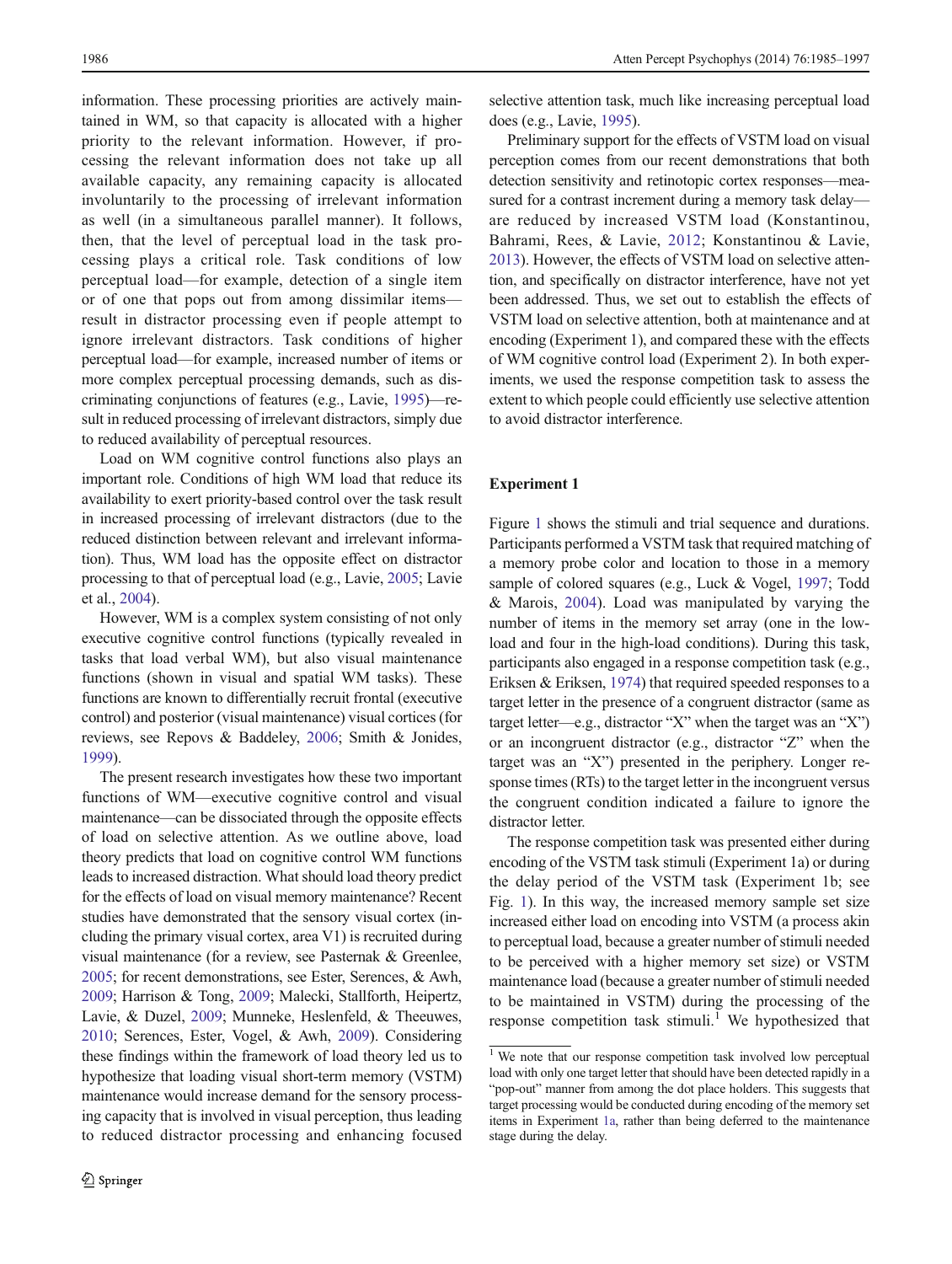<span id="page-2-0"></span>

Fig. 1 Experiment 1: Example trial sequence in the high-load conditions in a Experiment 1a (visual short-term memory [VSTM] encoding load) and b Experiment 1b (VSTM maintenance load). In the low-load conditions, the memory set included only one square. Note that the only difference between sequences A and B is in the presentation of the

loading sensory visual representation capacity by manipulating either VSTM maintenance or encoding load would lead to reduced distractor processing (see Note 1).

# Experiment 1a

Method

# Participants

Seventeen participants (age, 20–29 years; 8 women) took part in Experiment 1a. One outlier participant with response competition RTs more than 2 SDs away from the mean was replaced with a new participant. All participants in this and subsequent experiments had normal or corrected-to-normal vision without color blindness; they were recruited from the UCL participant pool and gave informed consent that was approved by the local ethics committee.

# Stimuli and procedure

The experiment (and all subsequent experiments) was controlled using the Cogent Toolbox ([http://www.vislab.ucl.ac.](http://www.vislab.ucl.ac.uk/cogent.php) [uk/cogent.php](http://www.vislab.ucl.ac.uk/cogent.php)) for MATLAB (MathWorks, Inc.) on a Dell PC running Microsoft Windows XP attached to a Sony 15-in. CRT monitor (90-Hz refresh rate). A viewing distance of 60 cm was maintained with a chinrest.

As is shown in Fig. 1, trials started with a fixation cross, followed by a memory set of one (low load) or four (high load) colored squares ( $0.38^{\circ} \times 0.38^{\circ}$ ) randomly placed on a  $3 \times 3$ grid (1.38 $\degree \times$  1.38 $\degree$ ) centered at fixation. Each square was of a different color, chosen randomly from black  $(<0.01$  cd/m<sup>2</sup>),

response competition task during either memory encoding or maintenance. An incongruent response competition condition is shown (in the congruent condition, the target and distractor letters were the same). The correct memory probe response here is "different." Display durations appear above each display. Stimuli are not drawn to scale

blue (x = .15, y = .07; 29.05 cd/m<sup>2</sup>), cyan (x = .20, y = .27; 69 cd/m<sup>2</sup>), green (x = .27, y = .59; 65.84 cd/m<sup>2</sup>), magenta (x = .28,  $y = .14$ ; 48.20 cd/m<sup>2</sup>), pink ( $x = .32$ ,  $y = .30$ ; 69.14 cd/m<sup>2</sup>), red ( $x = .62$ ,  $y = .33$ ; 39.56 cd/m<sup>2</sup>), white (77 cd/m<sup>2</sup>), and yellow ( $x = .40$ ,  $y = .49$ ; 73.61 cd/m<sup>2</sup>). Display backgrounds were mid-gray ( $x = .27$ ,  $y = .29$ ; 64.11 cd/m<sup>2</sup>). Participants were instructed to maintain the memory set squares throughout the retention interval and respond whether a memory probe square appearing at the end of the interval was the same color as or a different color from the color of the square at the same location in the memory set.

For the response competition task, a circle  $(2^{\circ}$  in radius) of small black dots containing one of two target letters ("X" or "Z," subtending  $0.6^{\circ} \times 0.4^{\circ}$  was presented around the memory set items. Participants searched for the target letter among the small black dots in the empty locations. The target letter was equally likely to appear on any of the six positions of the circle. A distractor letter (subtending  $1^\circ \times 0.6^\circ$ ) that was equally likely to be congruent (e.g., distractor "X" when the target was "X") or incongruent (distractor "Z" when the target was "X") with the target letter appeared 3.5° to the left or to the right of the fixation point.

A display with "?" at the center appeared after the stimulus display for 1.85 s, during which participants responded to the target letter by pressing 0 for "X" or 2 for "Z" using the numerical keypad. An auditory tone ("beep") was used as feedback for incorrect responses. A blank screen appeared next for 2 s, comprising a VSTM delay interval of 4 s followed by the memory probe display for 3 s (Fig. 1).

The memory probe appeared next, comprising a single square presented in one of the occupied memory set positions. Participants pressed "S" to indicate that the square matched one of the memory set squares in both color and position or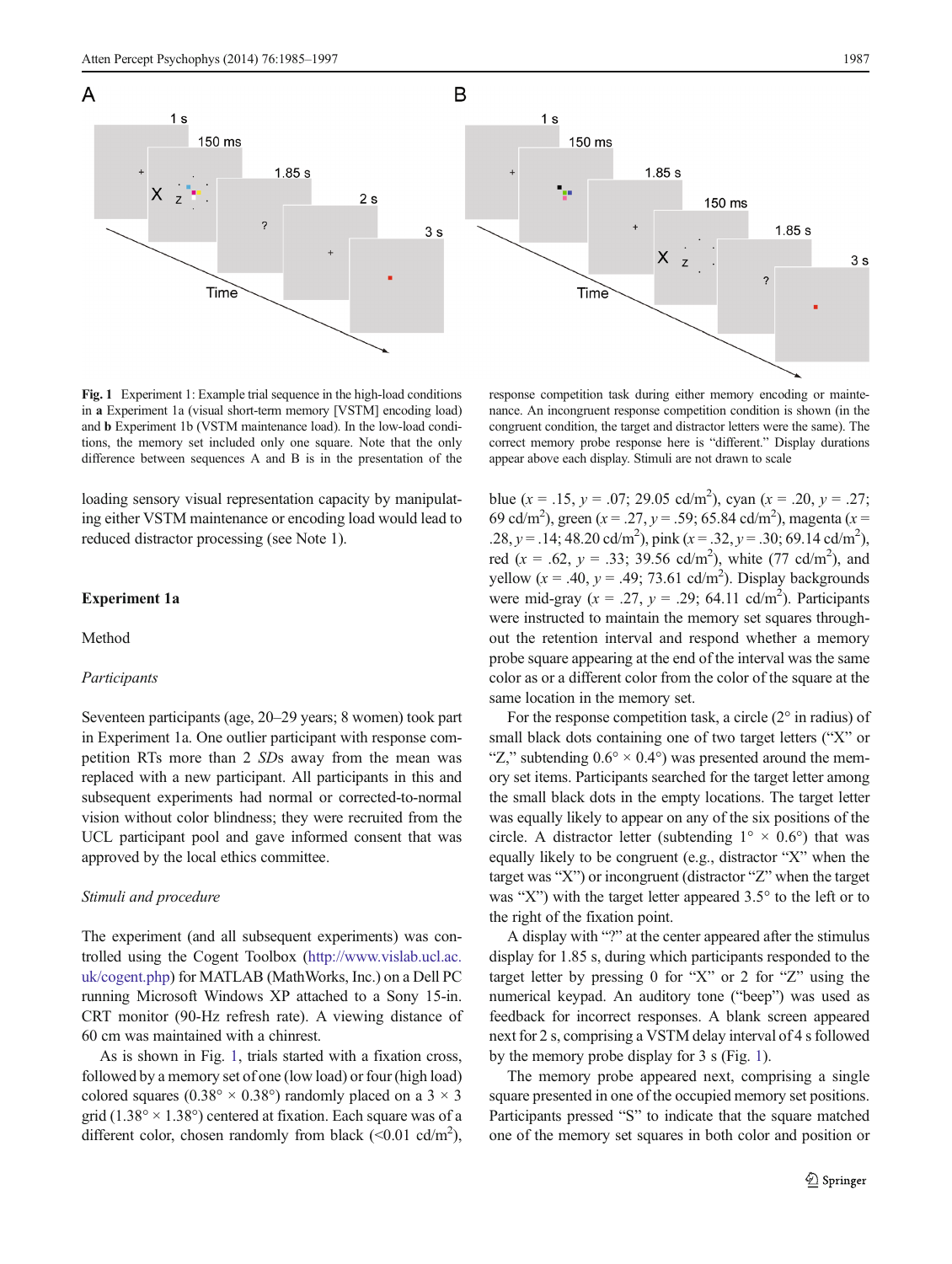<span id="page-3-0"></span>"A" to indicate "different." The memory probe was a match on half of the trials and had a different color on the other half. In the VSTM task, responses were not speeded, and no response feedback was given.

The condition of load was blocked in an ABBABAAB design counterbalanced across participants. Each participant completed a total of eight blocks of 48 trials each (four lowload and four high-load blocks). Prior to the experiment, participants completed two practice blocks of 16 trials each (one low load and one high load, in the same order as the first two blocks of the experiment).

#### Results and discussion

VSTM task accuracy rates were significantly lower in the high-load ( $M = 65$  %,  $SD = 9$  %) than in the lowload ( $M = 87$  %,  $SD = 15$  %) condition,  $t(16) = 6.36$ , p  $\leq$  .001,  $d = 1.34$ . The estimated amount of information maintained in VSTM using Cowan's K (Cowan et al., [2005](#page-11-0);  $K = N$  [hit rate – false alarm rate], where K is the memory estimate and N is the number of items presented in the memory set) increased significantly from the low  $(K = 0.73, SD = 0.28)$  to the high  $(K = 1.13, SD = 1.13)$ 0.68) VSTM load condition,  $t(16) = 2.08$ ,  $p = .012$ ,  $d =$ 0.72. Thus, the VSTM load manipulation used was effective in taxing VSTM capacity.

Our main hypothesis concerned the effects of VSTM encoding load on distractor interference. Only data from correct VSTM task responses were entered into analyses of the response competition task, and trials with incorrect responses in the response competition task were removed from the RT analyses.

A two-way repeated measures ANOVA on the RTs as a function of load (low, high) and distractor congruency (congruent, incongruent) revealed a main effect of distractor congruency,  $F(1, 16) = 11.67$ ,  $p = .004$ ,  $\eta^2 = .42$ , indicating that RTs were longer in the presence of incongruent, as compared with congruent, distractors (see Fig. 2). The mean RT was 499 ms  $(SD = 155)$  in the low-load condition and 474 ms  $(SD)$  $= 172$ ) in the high-load condition, and these were not significantly different,  $F(1, 16) = 4.25$ ,  $p = .06$ ,  $\eta^2 = .21$  (see Note 1). Critically, there was a significant interaction between load and congruency on RTs,  $F(1, 16) = 6.62$ ,  $p = .02$ ,  $\eta^2 = .29$ . As is shown in Fig. 2, this interaction reflected a reduced distractor congruency effect with higher VSTM encoding load, as we predicted.<sup>2</sup>



Fig. 2 Results of Experiments 1 and 2. Mean congruency effect (incongruent minus congruent condition response time [RT]) as a function of load level and type. RT data are shown only for correct responses on both the memory and response competition tasks. Error bars represent the standard errors of the means

Further inspection of the data revealed that the effect of load on distractor congruency was mostly due to higher load reducing interference by the incongruent distractor (low load,  $M = 534$  ms,  $SD = 169$  ms; high load,  $M = 487$  ms,  $SD = 179$  ms),  $t(16) = 2.63$ ,  $p =$ .018,  $d = 0.27$ , rather than changing a potentially facilitatory effect by the congruent distractor (low load,  $M =$ 466 ms,  $SD = 148$  ms; high load,  $M = 460$  ms,  $SD =$ 169 ms),  $t < 1$ . This finding is in line with the traditional notion that distractor congruency effects reflect interference, rather than facilitation (for discussions, see Lavie, [1995;](#page-11-0) Santee & Egeth, [1982](#page-12-0)), and load has reduced this interference.

A similar two-way repeated measures ANOVA on the arcsine-transformed accuracy rates of the response competition task revealed a main effect of distractor congruency,  $F(1, 1)$ 

<sup>2</sup> To examine whether the spatial distance between the target and distractor letters had any effect, we conducted an additional ANOVA on the letter search task RTs, with the factors of WM load (low, high), congruency (congruent, incongruent), and distractor-to-target distance (close, far). This ANOVA revealed no main effect of or interaction with distractor to target,  $F \leq 1$ . These results rule out alternative accounts for our load effects in terms of any spatial interactions.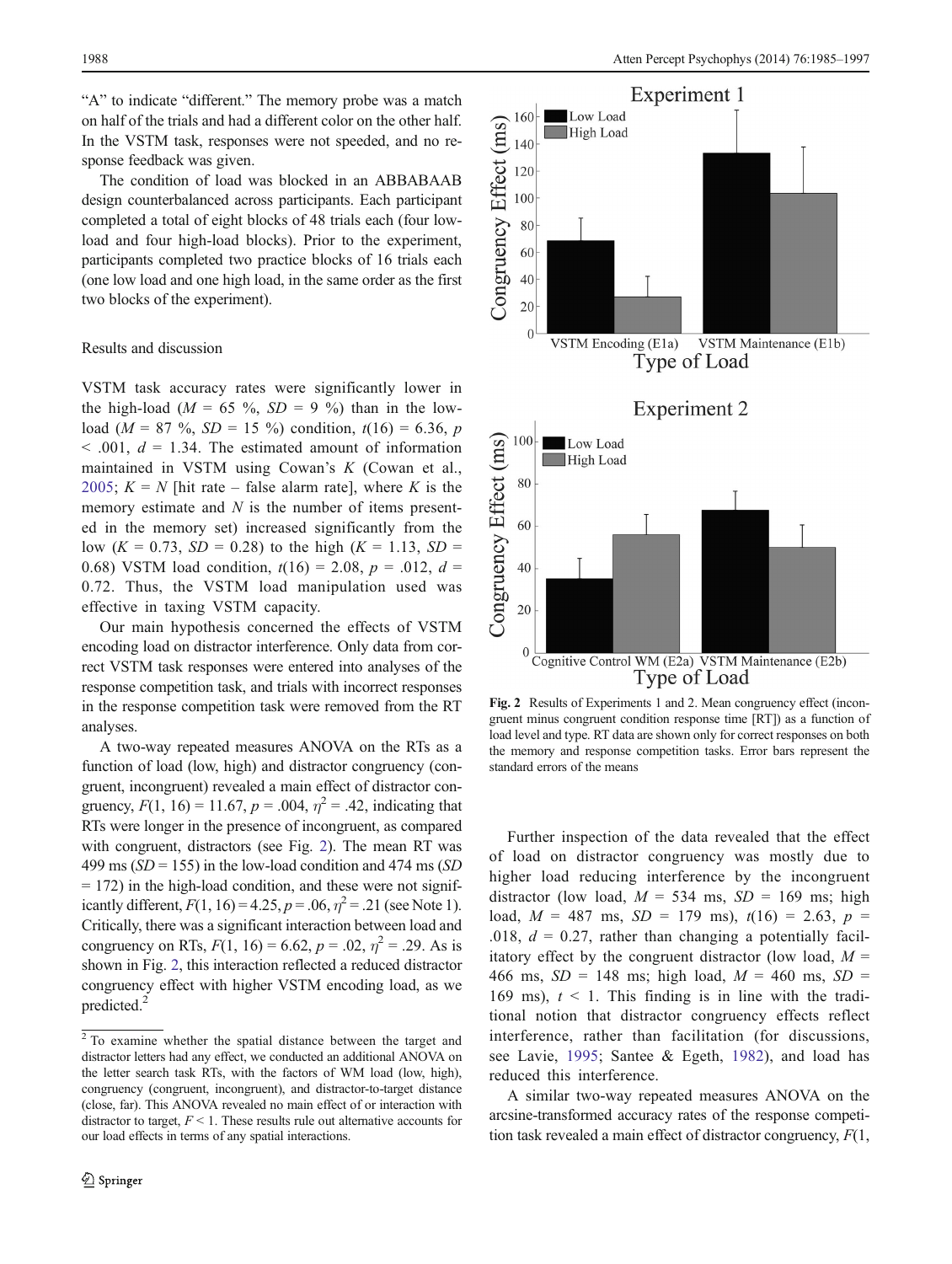<span id="page-4-0"></span> $16 = 22.49, p < .001, n^2 = .58$ , indicating that accuracy rates were lower in the presence of incongruent  $(M = 1.17, SD =$ 0.15), as compared with congruent  $(M = 1.33, SD = 0.12)$ , distractors. There was no main effect of load (low load,  $M =$ 1.24,  $SD = 0.11$ ; high load,  $M = 1.26$ ,  $SD = 0.13$ ),  $F < 1$ , and no interaction,  $F(1, 16) = 2.595$ ,  $p = .13$ ,  $\eta^2 = .14$ .

## Experiment 1b

Method

# Participants

Twenty-two new participants (ages, 18–51 years; 14 women) took part in Experiment 1b.

#### Stimuli and procedure

The VSTM and selective attention tasks were the same as in Experiment [1a](#page-2-0), except that the selective attention task now appeared following a blank screen presented for 1.85 s after the memory set display offset (see Fig. [1b\)](#page-2-0).

## Results and discussion

Accuracy rates in the VSTM task were significantly lower in the high ( $M = 70\%$ ,  $SD = 12\%$ ) than in the low ( $M = 91\%$ ,  $SD = 9\%$ ) VSTM load condition,  $t(21) = 9.61$ ,  $p < .001$ ,  $d =$ 1.39. The memory estimates (Cowan's  $K$ ) were significantly increased from the low ( $K = 0.81$ ,  $SD = 0.19$ ) to the high ( $K =$ 1.53,  $SD = 0.96$ ) VSTM load condition,  $t(21) = 3.96$ ,  $p = .001$ ,  $d = 0.93$ . These results confirm that VSTM load taxed VSTM capacity as before.

We note that overall, the memory estimates we report (as well as those reported in Experiment [1a\)](#page-2-0) appear lower, as compared with previous studies that have employed a similar VSTM task (e.g., Todd & Marois, [2004](#page-12-0)) but have used a single-task paradigm. It is likely that our use of a dual-task paradigm has caused some disruption to the memory performance (with our added response competition task serving as a memory distractor task; see, e.g., Awh, Vogel, & Oh, [2006](#page-10-0); Clapp, Rubens, & Gazzaley, [2009;](#page-11-0) Rutman, Clapp, Chadick, & Gazzaley, [2009;](#page-12-0) Sakai & Passingham, [2004](#page-12-0); Yoon, Curtis, & D'Esposito, [2006](#page-12-0)). Importantly, any memory disruption caused by our use of a dual-task paradigm applied across the load conditions and did not impair our task sensitivity to reveal the specific effects of load on distraction.

A mixed-model ANOVA comparison of the VSTM task arcsine-transformed accuracy rates and the memory estimates

between Experiments 1a and 1b as a function of load revealed no interaction [accuracy rates,  $F < 1$ ; memory estimates,  $F(1, 39) = 1.81$ ,  $p = .19$ ,  $\eta^2 = .04$  and no main effect for experiment [accuracy rates,  $F(1, 38) =$ 1.81,  $p = .19$ ,  $\eta^2 = .05$ ; memory estimates,  $F(1, 38) =$ 2.38,  $p = .13$ ,  $\eta^2 = .06$ . Thus, the increase in demands on VSTM capacity with increased memory set size was equivalent between these experiments, as would be expected given the use of the same task.

For the response competition task, a two-way repeated measures ANOVA as a function of VSTM load (low, high) and distractor congruency (congruent, incongruent) revealed a main effect of distractor congruency on RTs,  $F(1, 22) = 32.34, p < .001, \eta^2 = .60$ , indicating that RTs were longer in the presence of incongruent, as compared with congruent, distractors. No main effects of load on RTs were found (low load,  $M = 754$  ms, SD = 223 ms; high load,  $M = 744$  ms,  $SD = 222$  ms),  $F <$ 1. Critically for our hypothesis concerning the effects of VSTM maintenance load on distraction, there was a significant interaction between load and congruency on RTs,  $F(1, 22) = 5.36$ ,  $p = .03$ ,  $\eta^2 = .20$ , reflecting a reduced distractor congruency effect on RTs with higher VSTM maintenance load, as we predicted (see Fig. [2](#page-3-0)). As was the case in Experiment [1a,](#page-2-0) the effect of load on distractor congruency was driven mostly by high load reducing interference by the incongruent distractor (low load,  $M = 822$  ms,  $SD = 248$  ms; high load,  $M =$ 797 ms,  $SD = 251$  ms),  $t(22) = 1.66$ ,  $p = .11$ ,  $d =$ 0.10), rather than a facilitatory effect by the congruent distractor (low load,  $M = 688$  ms,  $SD = 208$  ms; high load,  $M = 693$  ms,  $SD = 205$  ms),  $t < 1$ .

A similar two-way repeated measures ANOVA on the arcsine-transformed accuracy rates revealed a main effect of distractor congruency,  $F(1, 22) = 7.06$ ,  $p = .01$ ,  $\eta^2$  = .24, indicating that accuracy rates were lower in the presence of incongruent, as compared with congruent, distractors. There was no main effect of load (low load,  $M = 1.33$ ,  $SD = 0.12$ ; high load,  $M = 1.31$ ,  $SD =$ 0.12) and no interaction (both  $Fs < 1$ ), similar to Experiment 1b.

Mixed-model ANOVAs were performed on the distractor congruency effects (expressed as the difference between incongruent and congruent distractor conditions) on RTs and on arcsine-transformed accuracy rates with level of load (low, high) as the withinsubjects factor and experiment (Experiment 1a, Experiment 1b) as the between-subjects factor. These analyses revealed a significant effect for experiment on RTs,  $F(1, 38) = 6.82$ ,  $p = .01$ ,  $\eta^2 = .15$ , indicating a greater congruency effect in Experiment 1b  $(M =$ 118 ms,  $SD = 100$  ms) than in Experiment [1a](#page-2-0) ( $M =$ 48 ms,  $SD = 57$  ms). This might be due to the use of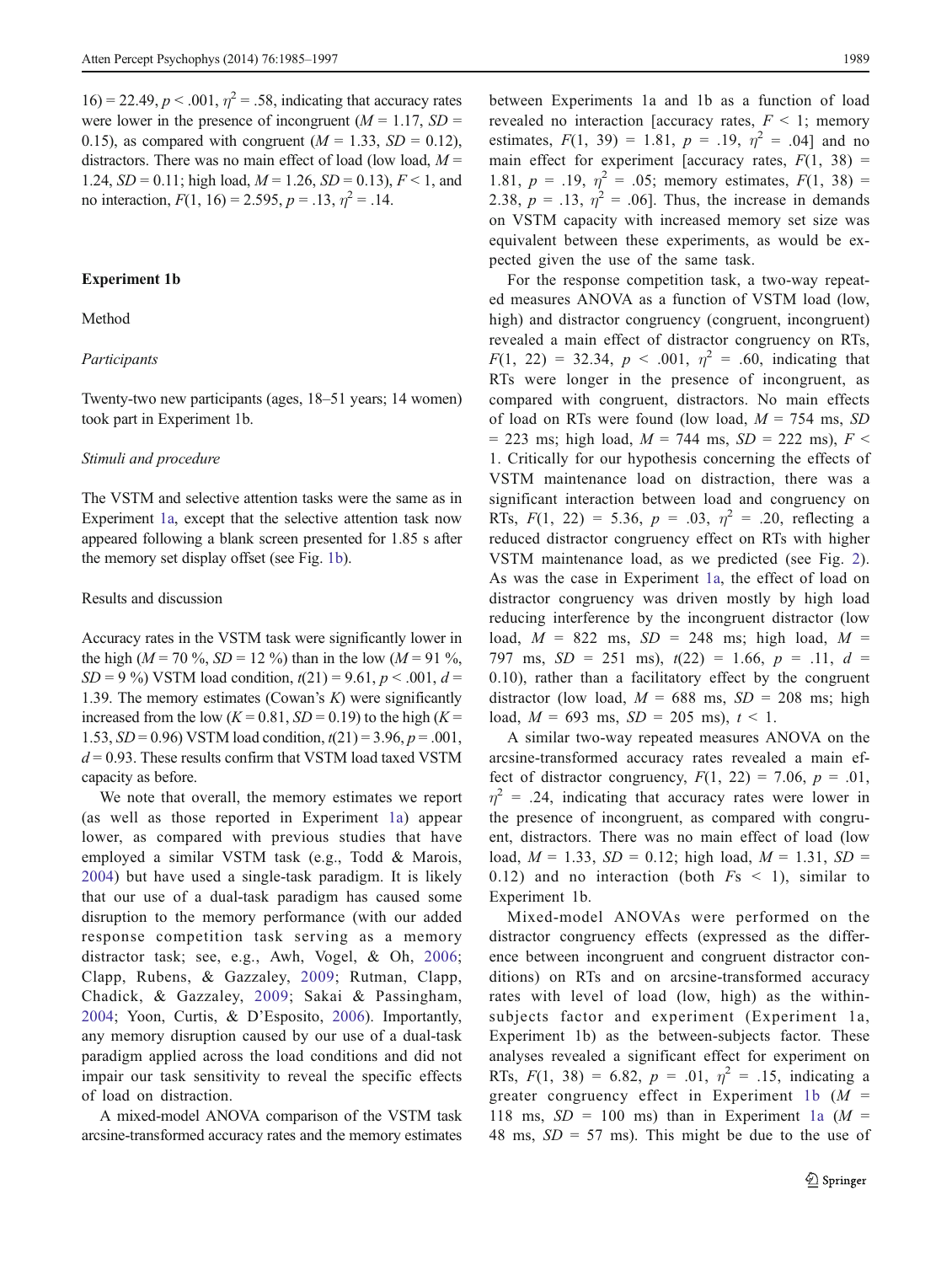<span id="page-5-0"></span>different participant groups with longer RTs overall in Experiment [1b.](#page-4-0)<sup>3</sup>

There was no main effect of experiment on accuracy rates,  $F(1, 38) = 2.28$ ,  $p = .14$ ,  $\eta^2 = .06$ . Critically, there were no interactions between the level of load and type of load (at encoding in Experiment [1a](#page-2-0) vs. maintenance in Experiment [1b\)](#page-4-0) for either RTs or accuracy rates (both  $Fs < 1$ ), suggesting a similar effect of VSTM load at encoding (Experiment 1a) and at maintenance (Experiment 1b).

#### Experiment 2

As was described earlier (in the introduction), increased load on cognitive control functions that serve to maintain stimulus processing priorities reduces their availability to maintain priorities in a selective attention task. Thus, loading WM cognitive control functions with the requirement to actively maintain other stimuli (e.g., rehearse a random set of digits) impairs the ability to control attention in accordance with stimulus-processing priorities, leading to increased processing of irrelevant distractors (e.g., De Fockert, Rees, Frith, & Lavie, [2001](#page-11-0); Lavie, [2000;](#page-11-0) Lavie & De Fockert, [2005](#page-11-0); Lavie et al., [2004\)](#page-11-0). The aim of Experiment 2 was to replicate this

effect (Experiment 2a) so that it could be compared with the effect of VSTM maintenance load (Experiment 2b). Figure [3](#page-6-0) shows an example of the stimuli and procedure used in Experiment 2. Load was varied in both Experiments 2a and 2b by adding more items to the set. In Experiment 2a, the memory set items were letters that participants were requested to rehearse verbally. In Experiment [2b](#page-6-0), the memory set items were meaningless symbols made from the same features of the letters used in Experiment 2a, while ensuring that none of the symbols resembled any particular letter, to discourage participants from verbalizing them (see Alvarez & Cavanagh, [2004,](#page-10-0) for a similar manipulation of VSTM load). Participants were instructed to maintain these symbols in visual memory by imagining them staying on the screen. As in Experiment [1,](#page-1-0) we predicted that increased VSTM load through higher set size would increase demands on visual representation capacity and, thus, lead to reduced distractor processing.

#### Experiment 2a

Method

#### Participants

Twelve new participants (mean age, 26.3 years; 7 women) took part in Experiment 2a.

#### Stimuli and procedure

Each trial started with a fixation cross presented at the center of the screen for 500 ms, followed by a 500-ms presentation of the memory set, which contained one (low load) or six (high load) letters ( $0.4^{\circ} \times 0.6^{\circ}$ ) randomly selected from F, H, K, L, M, T, V, W, Y, and X and placed with equal probability in any of six positions arranged in a circle of 2° in radius centered at fixation. In the low-load condition, small placeholder dots replaced five of the letters. Participants were instructed to verbally rehearse the memory set letters throughout the retention interval and to respond whether a memory probe letter appearing at the end of the interval was present or absent in the trial set.

The response competition task used in Experiment [1](#page-1-0) (using target letters "N" and "Z" instead of the target letters "X" and "Z" in Experiment [1\)](#page-1-0) was presented during the retention interval following a 2-s delay (in which a fixation cross and dots in each of the circle's six positions were shown). A 2-s time window followed the response competition task, during which a speeded task response was made. A memory probe was then presented for 3 s (or until a response was made). The memory probe consisted of one letter equally likely to appear in any of the six locations in the high-load condition and always presented at the location of the memory set item in

<sup>&</sup>lt;sup>3</sup> Examination of the response competition RT data suggests that target RTs were longer, overall, in Experiment [1b](#page-4-0), as compared with Experiment 1a,  $F(1, 38) = 17.54$ ,  $p < .001$ ,  $\eta^2 = .32$ , and the overall magnitude of distractor effects was larger (1a,  $M = 48$  ms,  $SD = 57$  ms; 1b,  $M = 118$  ms,  $SD = 100$  ms),  $F(1, 38) = 6.75$ ,  $p = .01$ ,  $\eta^2 = .15$ . The RT difference was found already in the low-load conditions, in which the task difference in demand was minimal (e.g., the encoding of the single letter and single colored square should have occurred in a speedy parallel manner, whether they are presented together within the same display [Experiment 1a] or apart [Experiment 1b]). Thus, the use of two different participant groups was a more likely cause for the overall RT difference. Indeed, a close inspection of the data revealed 6 participants with a response competition task RT of more than 2  $SDs$  longer ( $M =$ 1,044 ms) than the group mean  $(M = 669 \text{ ms}, SD = 171)$  in the lowload condition of Experiment 1b. A reanalysis of the search data following exclusion of these participants did not change the results pattern or significance. Thus, the VSTM load effect on congruency did not depend on the speed of the overall search RT. We note, however, that even with the exclusion of the outlier participants, the overall RT remained longer in Experiment [1b](#page-4-0) ( $M = 650$  ms,  $SD = 150$  ms) than in Experiment [1a](#page-2-0) ( $M =$ 487 ms,  $SD = 162$  ms),  $F(1, 32) = 9.32$ ,  $p = .005$ ,  $\eta^2 = .27$ . The overall magnitude of distractor effect also remained higher in Experiment [1b](#page-4-0) (M  $= 117$  ms,  $SD = 110$  ms) than in Experiment [1a](#page-2-0) ( $M = 48$ ,  $SD = 57$ ),  $F(1, 1)$  $32$ ) = 5.26,  $p = 0.02$ ,  $\eta^2 = 0.14$  (even remained larger when expressed as percentage of the RT:  $M = 18\%$  vs.  $M = 10\%$ , respectively). This perhaps points to greater overall demands on task coordination and cognitive control involved in the task used in Experiment [1b](#page-4-0), as compared with Experiment 1a. Importantly, a larger distractor effect overall (across the load conditions) in Experiment [1b](#page-4-0) was found also in comparison with Experiment 2b, which also varied VSTM load,  $F(1, 38) = 5.62$ ,  $p = .02$ ,  $\eta^2$ = .13. Thus, the cause for greater overall distraction was specific to that experiment and does not reflect any general effect of VSTM maintenance tasks on distraction.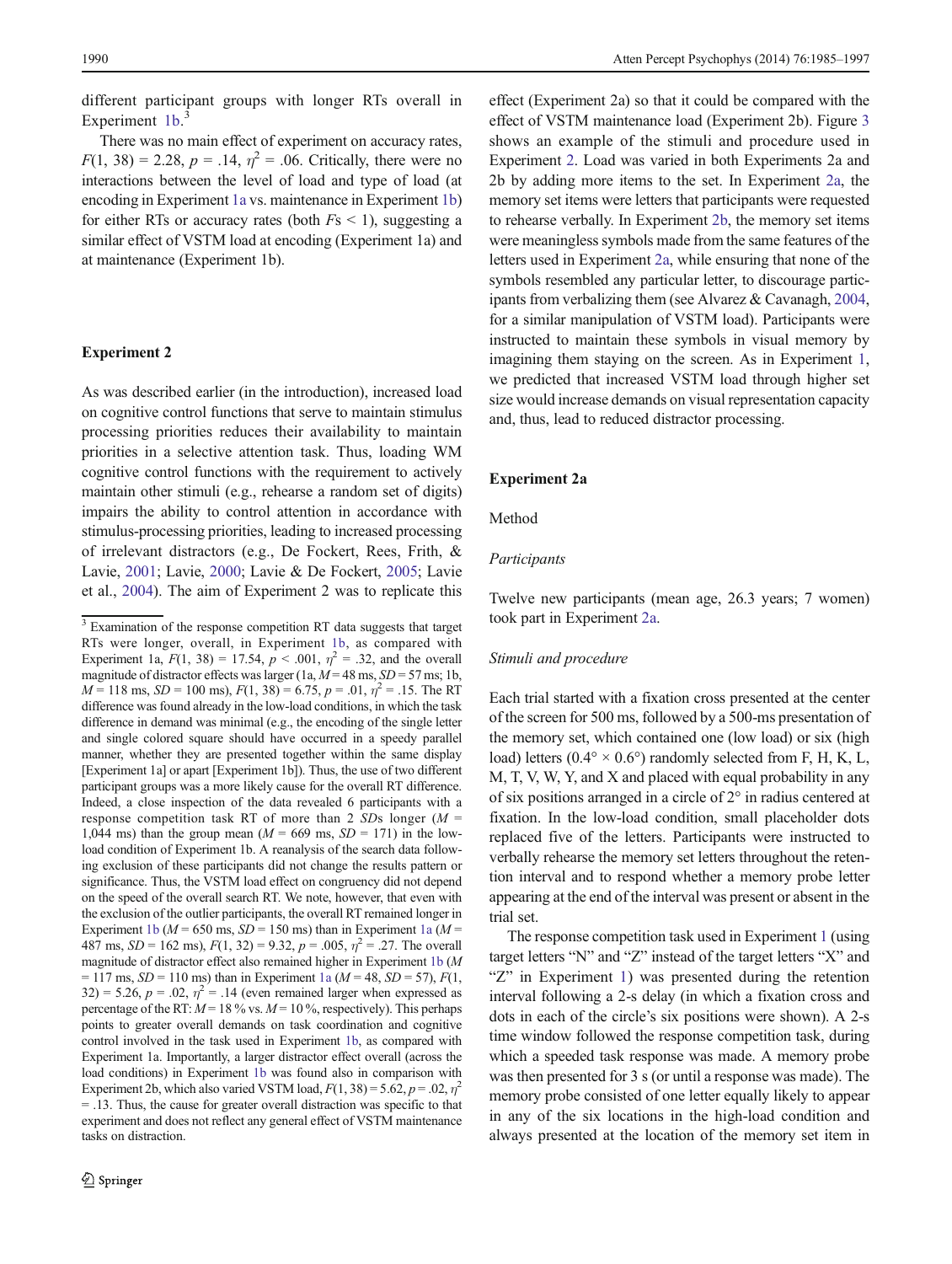<span id="page-6-0"></span>

Fig. 3 Experiment 2: Example trial sequence from the high memory load and incongruent distractor conditions in a Experiment 2a (working memory cognitive control load) and b Experiment 2B (visual short-term memory load). In the low-load conditions, only one item appeared in

the memory set at the start of the trial. In the congruent condition, the target and distractor letters were the same. The correct memory probe response here is "different." Display durations appear above each display. Stimuli are not drawn to scale

the low-load condition. On half of the trials, the memory probe's identity matched that of the memory set stimulus. On the other half, the probe's identity was equally likely to have been selected from the other letters in the memory set or from the remaining letters. Participants pressed one of two keys with their left hand, indicating whether the probe's identity matched that of the memory set for that trial ("S" for same and "A" for different). Feedback in the form of the word "Wrong" presented for 500 ms at the center of the screen followed incorrect memory responses.

Load conditions were blocked. Following 64 practice trials (32 for each of the load conditions), each participant completed eight blocks of 64 trials each in ABBABAAB or BAABABBA order, counterbalanced across participants.

# Results and discussion

WM task accuracy rates were significantly lower in the highload ( $M = 72 \%$ ,  $SD = 9 \%$ ) than in the low-load ( $M = 91 \%$ ,  $SD = 6\%$ ) condition,  $t(11) = 8.122$ ,  $p < .001$ ,  $d = 0.76$ . WM estimates increased significantly from the low  $(K = 0.81, SD =$ 0.12) to the high  $(K = 1.93, SD = 1.16)$  WM load condition,  $t(11) = 3.49, p = .005, d = 1.13$ , indicating the significant draw on WM capacity as before.

Only data from correct WM task responses were entered into analyses of the response competition task. Trials with incorrect responses in the response competition task were removed from the RT analyses. A two-way repeated measures ANOVA on the response competition task RTs with the factors of WM load (low, high) and distractor congruency (congruent, incongruent) revealed a main effect of congruency,  $F(1, 11) = 12.12$ ,  $p = .005$ ,  $\eta^2 = .52$ , indicating longer RTs in the presence of incongruent versus congruent distractors (Fig. [2](#page-3-0)). There was no main effect of WM load (low load,  $M = 513$  ms,  $SD = 122$  ms; high load,  $M = 525$  ms,  $SD = 114$  ms),  $F(1, 11) = 1.90$ , p = .20,  $\eta^2$  = .15. Importantly, distractor congruency effects were increased with higher cognitive control WM load, as indicated by the significant interaction,  $F(1, 11) = 8.72$ , p = .013,  $\eta^2$  = .44, as we predicted. There were no differences in the arcsine-transformed accuracy rates between the different conditions (all  $Fs < 1$ ). The effect of load on distractor congruency was driven mostly by high WM load increasing interference caused by the incongruent distractor (low load,  $M = 532$  ms,  $SD = 134$  ms; high load,  $M = 556$  ms,  $SD = 121$  ms),  $t(11) = 2.25$ ,  $p < .05$ ,  $d = 0.19$ , rather than a suppression of the congruent distractor (low load,  $M = 495$  ms,  $SD = 115$  ms; high load,  $M = 493$  ms,  $SD = 111$  ms),  $t < 1$ .

These results replicate previous findings (De Fockert et al., [2001;](#page-11-0) Lavie, [2000;](#page-11-0) Lavie & De Fockert, [2005;](#page-11-0) Lavie et al., [2004;](#page-11-0) Rissman, Gazzaley, & D'Esposito, [2009\)](#page-11-0) and demonstrate that when cognitive control WM processes are occupied, people are more susceptible to interference by irrelevant distraction.

#### Experiment 2b

Method

#### Participants

Seventeen new participants (mean age, 25.8 years; 12 women) took part in Experiment 2b.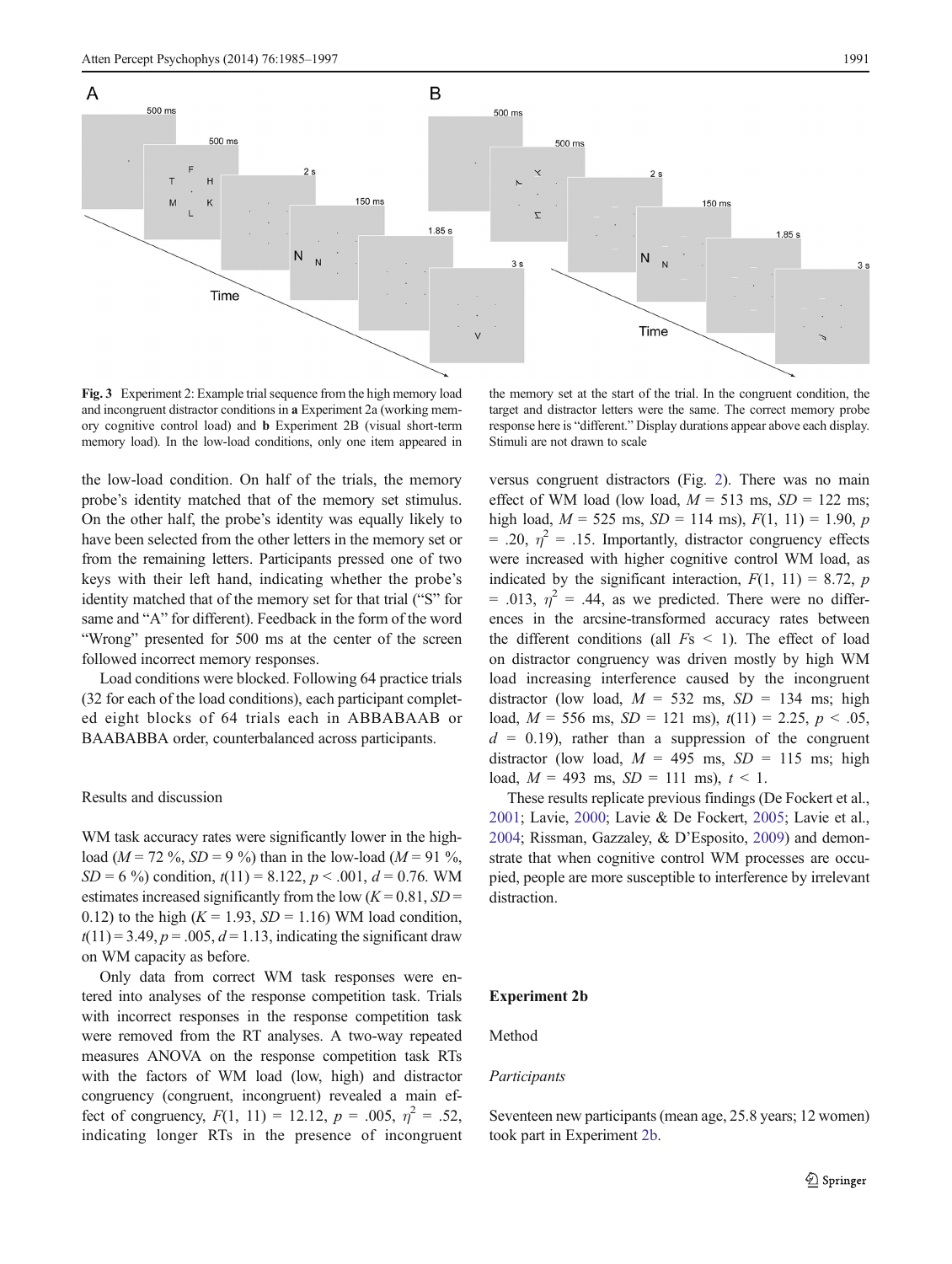#### Stimuli and procedure

Pilot testing using the same stimuli and procedure but a VSTM set size of six items revealed that memory performance was close to chance in the high VSTM load condition  $(M =$ 53 %,  $SD = 3$  %). Therefore, in order to match performance to the cognitive control WM load (Experiment 2a) and the previous VSTM load manipulation, we used a memory set size of three items in the high VSTM load condition.

The memory set stimuli thus consisted of one (low load) or three (high load) meaningless symbols that were randomly drawn from a pool of 500 different stimuli. These symbols were generated with an algorithm in MATLAB that created meaningless symbols based on basic features of the letters used. For each symbol, the number of features was matched to the average number of bars used for each letter in Experiment [2a.](#page-5-0) All symbols generated were individually screened, and any letters that resembled English letters were excluded from the pool of stimuli.

Participants were instructed to maintain these symbols in visual memory by imagining them staying on the screen throughout each trial. Three placeholders in the form of horizontal bars were displayed under the locations of the memory items in the high-load condition or under the single memory item location and two other randomly selected locations in the low-load condition. The placeholders remained visible for the entire trial period to aid visual maintenance of the memory set items by projecting them at the locations indicated during the delay. The target letter in the selective attention task never appeared in a location with a placeholder under both conditions of load, so that spatial uncertainty was matched across load conditions.

### Results and discussion

VSTM task accuracy was reduced from the low  $(M = 86\%$ ,  $SD = 9$  %) to the high ( $M = 63$  %,  $SD = 10$  %) VSTM maintenance load condition,  $t(16) = 13.870$ ,  $p < .01$ ,  $d =$ 0.86. VSTM capacity estimates increased significantly from the low ( $K = 0.72$ ,  $SD = 0.18$ ) to the high ( $K = 1.58$ ,  $SD = 1.15$ ) VSTM load condition,  $t(16) = 3.45$ ,  $p = .003$ ,  $d = 0.94$ , indicating once again a significant draw on VSTM capacity with higher load. Mixed-model ANOVAs comparing the arcsine transformed accuracy rates and memory capacity estimates  $(K)$  as a function of load between Experiments 2a and 2b showed no effect for experiment, for accuracy rates,  $F(1, 1)$  $27$ ) = 1.91,  $p = 0.18$ ,  $\eta^2 = 0.07$ , and for K capacity estimates,  $F <$ 1, and importantly, no interaction (both  $Fs < 1$ ). Thus, the effect of load on memory capacity was comparable between the different manipulations of cognitive control WM load and VSTM maintenance load.

A two-way repeated measures ANOVA of the response competition task RT with the factors of VSTM load (low,

high) and congruency (congruent, incongruent) revealed a main effect of congruency on RTs,  $F(1, 16) = 76.956$ ,  $p <$ .001,  $\eta^2$  = .83, and no main effect of VSTM maintenance load (low load,  $M = 679$  ms,  $SD = 183$  ms; high load,  $M = 666$  ms,  $SD = 169$  ms),  $F(1, 16) = 1.809$ ,  $p = .197$ ,  $\eta^2 = .10$ , as before. Importantly, a significant interaction between VSTM maintenance load and distractor congruency,  $F(1, 15) = 5.922$ ,  $p =$ .027,  $\eta^2$  = .27, indicated a reduced distractor congruency effect with high, as compared with low, VSTM maintenance load (see Note 3). Once again, a closer inspection of the congruency data suggested that the finding was mostly due to high load reducing interference by the incongruent distractor (low load,  $M = 713$  ms,  $SD = 191$  ms; high load,  $M = 691$  ms,  $SD = 176$  ms),  $t(16) = 2.00$ ,  $p = .063$ ,  $d = 0.12$ , rather than facilitation by the congruent distractor (low load,  $M = 645$  ms,  $SD = 175$  ms; high load,  $M = 641$  ms,  $SD =$ 163 ms),  $t < 1$ .

A similar repeated measures ANOVA on the arcsinetransformed response competition task accuracy rates revealed a significant main effect of congruency,  $F(1, 16)$  = 5.90,  $p = .03$ ,  $\eta^2 = .27$ , no main effect of VSTM load (low load,  $M = 1.31$ ,  $SD = 0.12$ ; high load,  $M = 1.29$ ,  $SD = 0.16$ ),  $F(1, 16) = 1.46$ ,  $p = .245$ ,  $\eta^2 = .08$ , and no interaction,  $F < 1$ .

The opposite effects on response competition during the memory delay found for cognitive control WM load (Experiment 2a) versus VSTM load (Experiment 2b) were further confirmed in the finding of a significant interaction between load level and load type in a mixed-model ANOVA conducted on the distractor RT congruency effects using the within-subjects factor of load level (low, high) and the between-subjects factor of load type (cognitive control or visual maintenance),  $F(1, 27) = 14.64$ ,  $p = .001$ ,  $\eta^2 = .35$ .

We note, however, that there was a main effect of experiment in this ANOVA, indicating that, overall, RT was longer in Experiment [2b](#page-6-0) than in Experiment [2a](#page-5-0). <sup>4</sup> Since overall, RT was also longer in Experiment [1b](#page-4-0) (which also manipulated VSTM load, as compared with Experiment 1a [see Note 3]), this seems to suggest that the addition of visual maintenance (whether high load or low load) during performance of a response competition task slows down performance more than does either verbal maintenance (Experiment 2a) or encoding (Experiment 1a). This may indicate a greater difficulty in dualtask coordination between response competition and visual, as

<sup>4</sup> Examination of the data in Experiment [2b](#page-6-0) showed that the response competition target RT appeared longer than in Experiment [2a.](#page-5-0) Close inspection of the data did not reveal any outliers. We therefore conducted a median split analysis of the data according to the mean overall RT. The long RT group ( $M = 900$  ms,  $SD = 184$  ms) and short RT group ( $M =$ 554 ms,  $SD = 86$ ) both showed the same pattern as the overall results (if anything, the effect of load on congruency was numerically larger for the short RT group). Thus, the VSTM load effect on distractor processing did not depend on the target RT.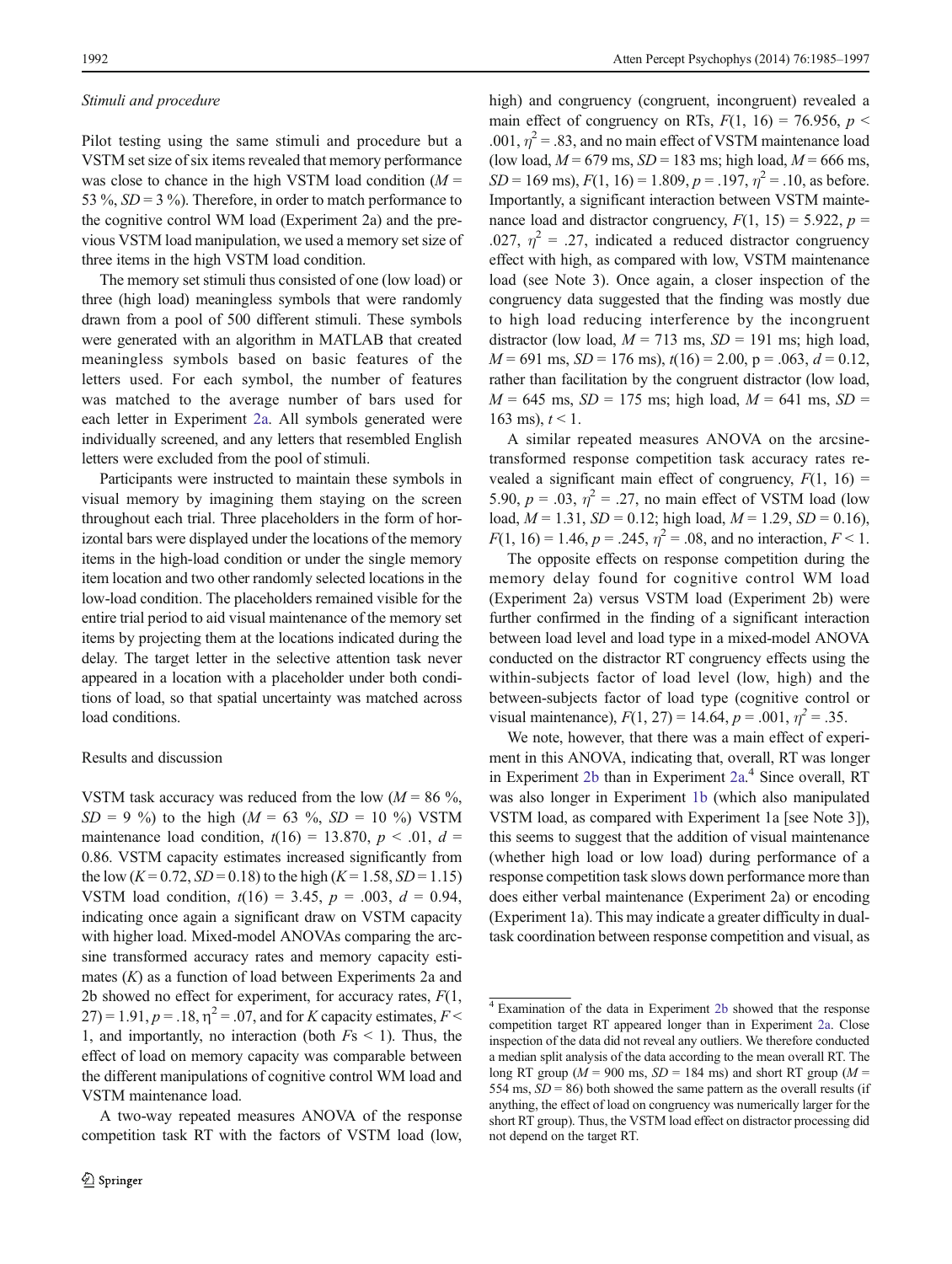compared with verbal, maintenance, as well as compared with encoding.

Importantly, the effects of the different types of load were both established within each task and are, thus, unaffected by the potential difference in overall task coordination between the different tasks.

Furthermore, a mixed-model ANOVA comparison of the distractor RT congruency effects between Experiments 1b and 2b and the within-subjects factor of load (low, high) confirmed the similar pattern of results in Experiments [1b](#page-4-0) and [2b,](#page-6-0)  $F < 1$ .

# Individual-differences analysis: trade-off between the VSTM load effect on capacity estimates and on distractor response competition effects

To further investigate the effects of VSTM maintenance load on distractor processing, we pooled together data from 56 participants<sup>5</sup> from the three experiments that used a VSTM task with similar methods: Experiment 1a (VSTM encoding load), Experiment 1b (VSTM maintenance load using colored squares), and Experiment 2b (VSTM maintenance load using meaningless shapes). Using Pearson product–moment correlation analysis, a significant negative correlation was found between the effect of VSTM load on the VSTM capacity estimate (i.e., the difference in Cowan's K between low- and high-load conditions) and on the response competition effect RT (see Fig. [4\)](#page-9-0),  $r = -0.31$ ,  $n = 56$ ,  $p = 0.02$ . This result provides further support for our claim that the level of distractor processing depends on the extent to which VSTM resources are occupied.

# General discussion

The present research demonstrates dissociable effects of different types of WM load on selective attention as measured by distractor interference effects in the well-established response competition task (Eriksen & Eriksen, [1974;](#page-11-0) Lavie, [1995](#page-11-0)). Load on visual representation resources required for visual maintenance or encoding of color and location (rce interference by an irrelevant distractor in the response competition task presented either during encoding of the set or during the maintenance delay. These effects are similar to the effects of perceptual load (Lavie, [1995](#page-11-0)) and are in support of our hypothesis that visual perception, encoding, and visual maintenance tax common sensory visual representation resources (see also Pasternak & Greenlee, [2005;](#page-11-0) Serences et al., [2009\)](#page-12-0).

Additional support for this conclusion was provided by a negative correlation between the effect of load on individual VSTM capacity estimates and on distractor interference (see individual-differences analysis). This demonstration of a trade-off between the extent to which VSTM resources were occupied in high load and the extent to which distractor interference effect was reduced with higher load suggests shared resources between visual perception and VSTM, as we predicted. Interestingly, this correlation also suggests that individuals for whom capacity estimates were not increased much under higher load (in other words, those with lower capacity estimates in high load) were more prone to distractor interference. This observation is consistent with previous demonstrations that evoked potential responses to the distractor stimuli during VSTM maintenance are negatively correlated with VSTM capacity, so that individuals with a lower VSTM capacity are more likely to process irrelevant distractors (Vogel, McCollough, & Machizawa, [2005](#page-12-0)).

In contrast, distractor interference in the response competition task was increased when it was presented during the memory delay of a verbal WM task under a higher load that required active rehearsal, a function that has long been associated with cognitive control WM load, consistent with previous findings (De Fockert et al., [2001](#page-11-0); Lavie et al., [2004\)](#page-11-0).

The opposite effects of different types of memory load rule out alternative accounts for these results in terms of a general increase in task difficulty. Although higher load increased the overall task difficulty to an equivalent level across the different load manipulations, critically the effect on distractor interference depended on whether visual representations (both during encoding and during maintenance) or cognitive control WM processes were loaded.

These findings provide a new line of support for the dissociation between WM functions of storage and cognitive control (e.g., Baddeley, [1996;](#page-10-0) Repovs & Baddeley, [2006](#page-11-0); Smith & Jonides, [1999](#page-12-0)). Previous evidence in support of this dissociation comes mainly from the different patterns of cortical activations found for tasks that use storage versus cognitive control processes (e.g., D'Esposito et al., [1995;](#page-11-0) Miller & Cohen, [2001](#page-11-0)), as well as neuropsychological reports of patients that show deficits in storage but not in cognitive control processes and vice versa (e.g., Baddeley, [2012;](#page-11-0) D'Esposito & Postle, [2000\)](#page-11-0). Our demonstration that distraction can be either reduced or increased depending on whether load is increased on WM maintenance or cognitive control provides new behavioral evidence for the dissociation of these WM functions.

Our findings extend load theory to accommodate the effects of different types of WM load on selective attention. The findings demonstrate the importance of careful consideration of the exact mental process that is loaded. Indeed, this demonstration that load on cognitive control WM processes has an opposite effect on selective attention to load on visual maintenance processes can account for some apparent

<sup>5</sup> The data of 1 outlier participant from Experiment 1b with a distractor response competition effect of more than 2 SDs above the mean were excluded from the analysis.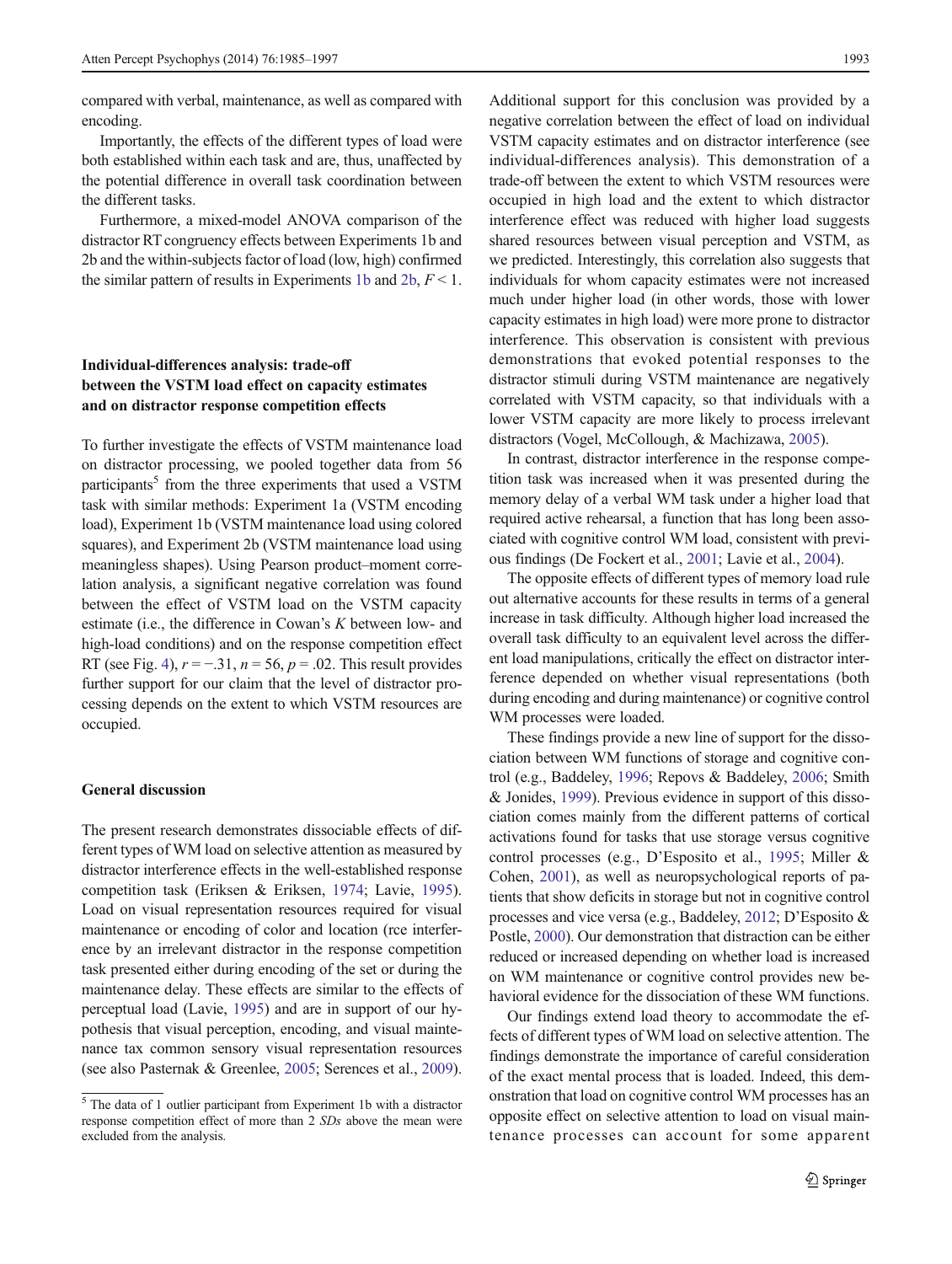<span id="page-9-0"></span>

Fig. 4 Scatterplot with individual data points from the three experiments that employed a visual short-term memory (VSTM) task illustrating the relationship between the VSTM load effect on the congruency effect

response times (RTs;  $y$  axis) and on VSTM capacity estimates ( $x$  axis; Cowan's  $K$ ). The line represents the least square linear fit

discrepancies in the previous literature. Much previous research has shown that distractor processing is increased with high WM cognitive control load, using manipulations similar to those used here (e.g., Carmel, Fairnie, & Lavie, [2012](#page-11-0); De Fockert et al., [2001](#page-11-0); Lavie, [2000](#page-11-0); Lavie & De Fockert, [2005](#page-11-0); Lavie et al., [2004;](#page-11-0) Rissman et al., [2009\)](#page-11-0), but other studies have reported reduced distractor processing with high WM load (Bollinger, Masangkay, Zanto, & Gazzaley, [2009;](#page-11-0) Roper & Vecera, [2014](#page-11-0); Rose, Schmid, Winzen, Sommer, & Buchel, [2005;](#page-11-0) Sreenivasan & Jha, [2007](#page-12-0)). While these opposite effects may appear contradictory under a unitary WM concept, they are explained by our proposed dissociation. The reports of reduced distractor interference with higher load have been obtained in VSTM tasks that require maintenance of either one image (low load) or several images (higher VSTM load), similar to our manipulation of VSTM set size, during visual distractor (e.g., faces) processing. These findings are consistent with the present research. Overall, our view states that distractor processing can be reduced or increased depending on the WM process that is loaded, visual maintenance or cognitive control. Moreover, as we state earlier, our findings of opposite effects of load in WM cognitive control load versus load in VSTM maintenance, despite equivalent increase in task difficulty, allow us to clearly attribute the effects of each manipulation to the specific draw on either maintenance or control capacities, whereas in the lack of such control, each of the previous research findings, when taken in isolation, remains open to alternative accounts in terms of a general increase in the general task difficulty.

Although the focus of this work was on establishing the new effect of VSTM load on distraction, it is perhaps worth noting that demands on cognitive control can also be increased by the requirement to coordinate dual tasks, and since dual-task coordination taxes control over stimulus-processing priorities, distractor effects are found to increase in dualversus single-task conditions (see Lavie et al., [2004,](#page-11-0) Experiments 4 and 5). Indeed, the effects of dual- versus single-task coordination do not require that the added task will involve a high WM load or a WM task at all. For instance, Brand-D'Abrescia and Lavie ([2008\)](#page-11-0) found that distractor response competition effects were increased in dual-task, as compared with single-task, conditions, when the dual-task conditions involved auditory pitch discrimination or visual line discrimination tasks. Lavie et al. ([2004\)](#page-11-0) demonstrated that the very same conditions of low WM load in their Experiments 1–3 led to increased distractor effects when used in dual-task conditions, as compared with a single-task condition, and Burnham, Sabia, and Langan ([2014](#page-11-0)) using a similar dual- versus single-task comparison found that both lowand high-load conditions of a WM task led to increased attention capture by a color singleton in the dual- (vs. single-) task conditions. Interestingly, Burnham et al. found these effects not just with the use of executive control WM tasks (such as backward counting), but also with VSTM tasks. However, since the level of VSTM load had no effect on distraction and this varied only as a function of demands on dual- (vs. single-) task coordination, these results can be clearly accommodated within the load theory proposals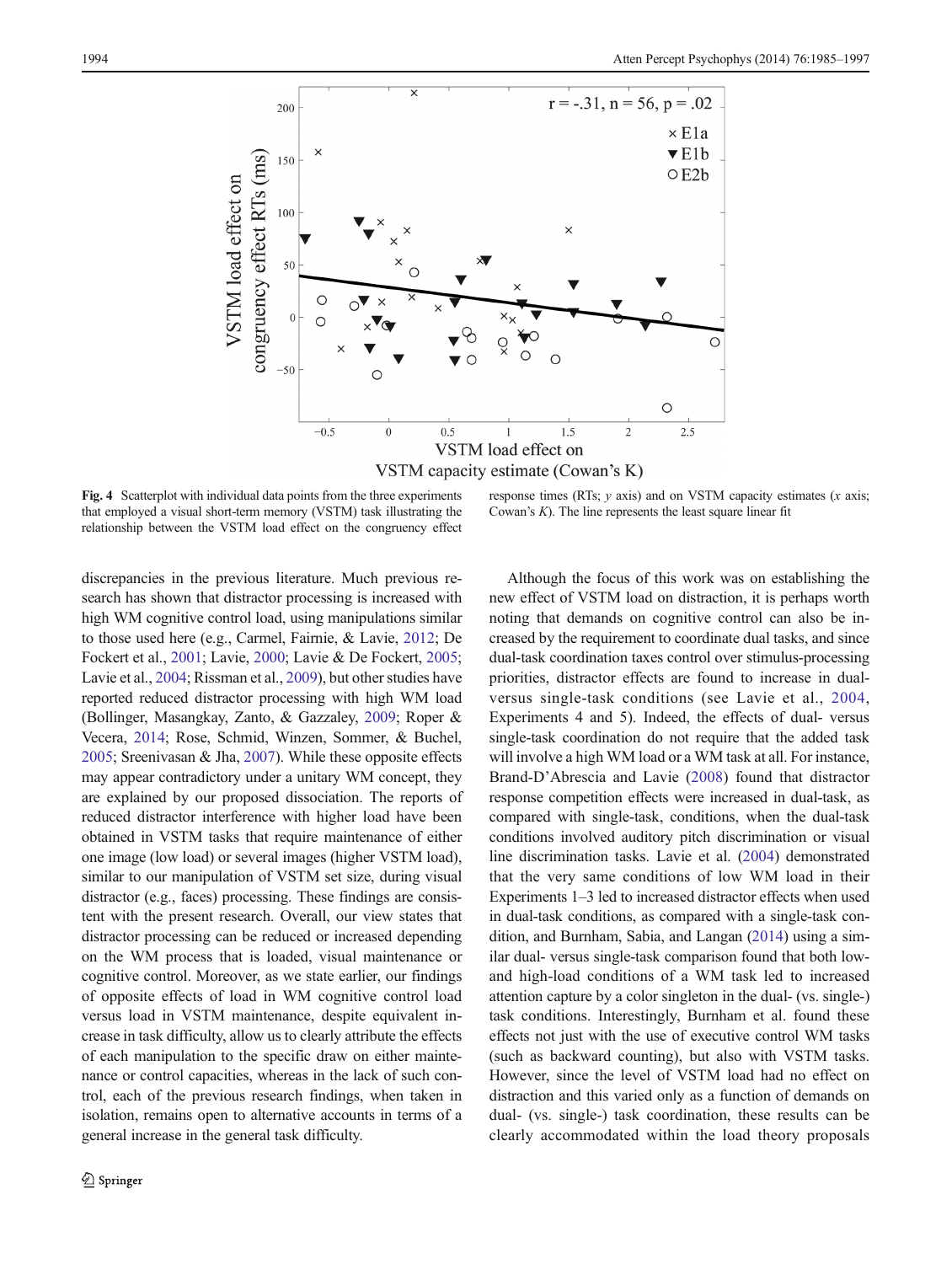<span id="page-10-0"></span>regarding the role of cognitive control load in distractor interference. Another line of work has emphasized the importance of considering whether WM load selectively affects either the processing of the target or the processing of the distractor in response competition tasks. This research demonstrated that WM tasks that selectively draw on resources involved in either the target (but not distractor) processing or vice versa led to increased processing of the stimulus that was not loaded (e.g., increased distractor processing when WM selectively loaded on target processing; Kim, Kim, & Chun, [2005;](#page-11-0) Park, Kim, & Chun, [2007](#page-11-0)). The finding that distractor processing is reduced when the WM load manipulation shares resources with processing of the distractor is generally consistent with our present results (concerning the effects of VSTM load). However, in our selective attention task, the same stimuli were used for both target and distractors (both were visually presented letters); thus, the effects of either of the load manipulations that we employed cannot be due to a selective effect on either target or distractor processing (cf. Kim et al., [2005;](#page-11-0) Park et al., [2007\)](#page-11-0).

Indeed, our results pattern established a selective effect of memory load on the distractor response competition effects, with no effects on the target RTs. It appears that similar to previous research, our use of a response competition task of low perceptual load with just one target letter is likely to have rendered it less sensitive to the effects of load on overall RT and more sensitive to reveal effects on the processing of the peripheral distractors. This result is consistent with previous findings. For example, Lavie and De Fockert, ([2005](#page-11-0)) and Burnham et al. [\(2014\)](#page-11-0) also used a distractor task of low load (a color singleton pop-out search) and found effects of increased distraction in the absence of effects on the overall search RTs. De Fockert et al.'s [\(2001](#page-11-0)) behavioral results showed a similar pattern, and so did Lavie et al.'s ([2004,](#page-11-0) Experiments 1, 3). In the present study, the selective effects of load on distractor processing suggest that any visual representation capacity not taken up by the VSTM task under conditions of high VSTM load was sufficient for detection of the single target item (which is why target detection RT remained unaffected), but not for the perception of the irrelevant peripheral distractor letter to the level that can produce a robust response competition effect (as evidenced by the reduced response competition effects with higher VSTM load).

An important question that arises is what is the source of distractor processing modulation. Konstantinou et al. [\(2012\)](#page-11-0) have recently shown that high VSTM load reduces both retinotopic visual cortex response to contrast and detection sensitivity (measured with  $d'$ ) during the memory delay. Furthermore, Konstantinou and Lavie ([2013](#page-11-0)) have shown that when participants performed a visual search task (somewhat similar to that used here, but with no distractor) during the delay and detection was measured for a low-priority searchirrelevant stimulus in the periphery, VSTM load and cognitive

control WM load had opposite effects on detection. Whereas VSTM load reduced detection sensitivity, cognitive control WM load increased it. These findings suggest that the modulation of the distractor response competition effects established here are due to reduced perceptual processing of the distractor letters. These suggestions are consistent both with the claim that VSTM shares sensory representations with perception (e.g., Pasternak & Greenlee, [2005\)](#page-11-0) and with previous findings that cognitive control WM load can enhance distractor perception both in the inattentional blindness paradigm (De Fockert & Bremner, [2011\)](#page-11-0) and in the twoalternative forced choice recognition paradigm (Carmel et al., [2012\)](#page-11-0).

In conclusion, the present findings enhance our understanding of how WM and selective attention interact. WM load can be either detrimental or beneficial to focused attention, depending on whether maintenance or cognitive control functions are loaded. Future research may determine whether these effects can extend to other measures of distraction—for example, attentional capture by singleton items during search (e.g., Lavie & De Fockert, [2005;](#page-11-0) Theeuwes & Burger, [1998](#page-12-0)) or attentional capture by entirely irrelevant distractors (e.g., Forster & Lavie, [2008a,](#page-11-0) [2008b\)](#page-11-0)—and to loading maintenance in other modalities. For example, Dalton, Lavie, and Spence [\(2009a](#page-11-0)) and Dalton, Santangelo, and Spence [\(2009b\)](#page-11-0) demonstrated that both auditory and tactile distraction is increased with high cognitive control WM load. Would both tactile and auditory distraction be reduced with high maintenance load in the auditory and tactile modalities, respectively? Our research and potential future directions emphasize the importance of considering not only the level of load in the immediate visual environment, but also the level and type of load in WM in order to understand and predict people's ability to focus attention.

Acknowledgment This research was supported in part by the Cyprus Research Promotion Foundation, ΝΕΑ ΥΠΟΔΟΜΗ/ΣΤΡΑΤΗ/0308/37 (to N.K.).

Open Access This article is distributed under the terms of the Creative Commons Attribution License which permits any use, distribution, and reproduction in any medium, provided the original author(s) and the source are credited.

# References

- Alvarez, G. A., & Cavanagh, P. (2004). The capacity of visual short-term memory is set both by visual information load and by number of objects. Psychological Science, 15(2), 106–111.
- Awh, E., Vogel, E. K., & Oh, S. H. (2006). Interactions between attention and working memory. Neuroscience, 139, 201–208.
- Baddeley, A. D. (1996). The fractionation of working memory. Proceedings of the National Academy of Sciences of the United States of America, 93(24), 13468–13472.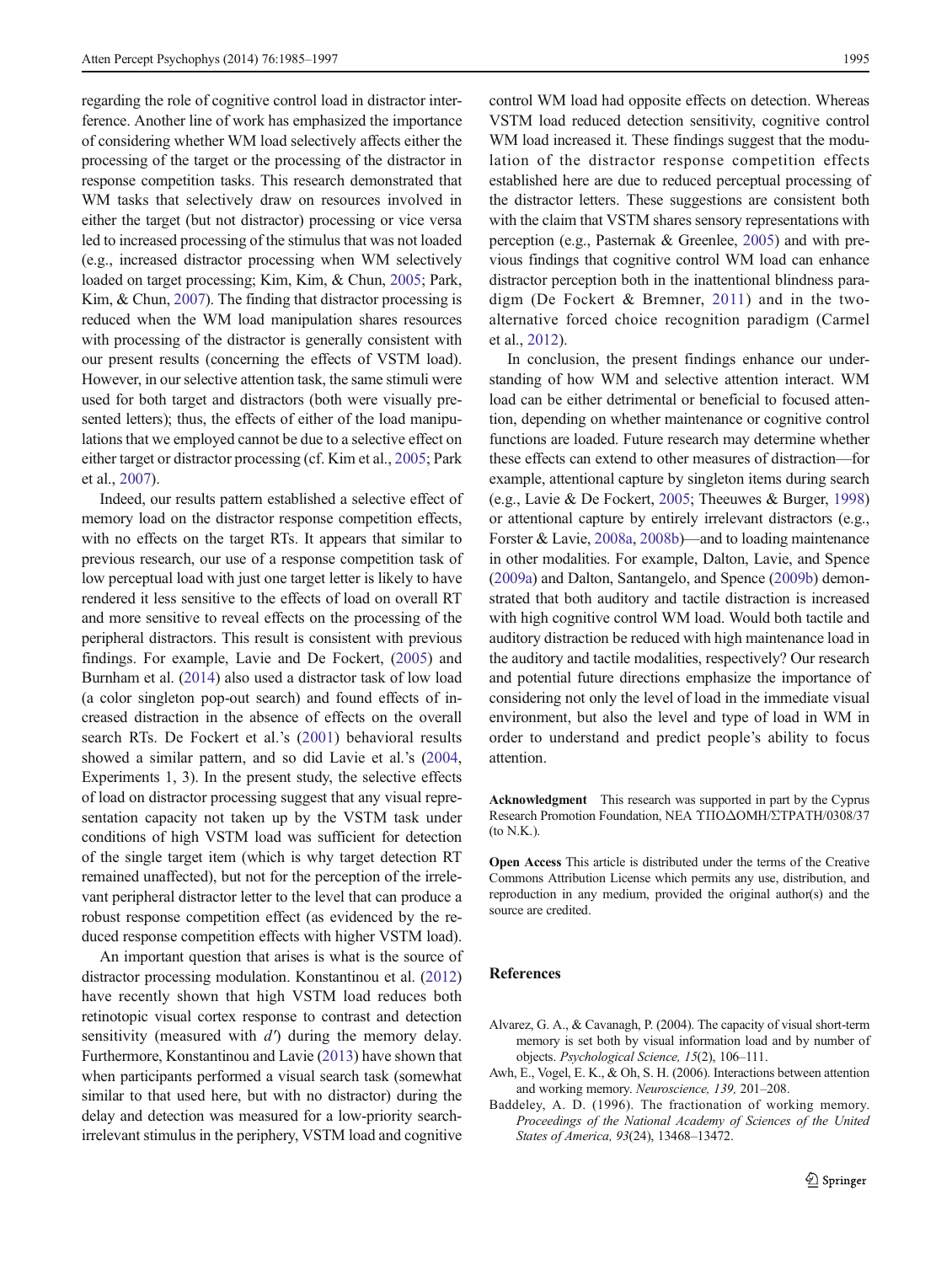- <span id="page-11-0"></span>Baddeley, A. (2012). Working memory: theories, models, and controversies. Annual Review of Psychology, 63, 1–29.
- Bollinger, J., Masangkay, E., Zanto, T. P., Gazzaley, A. (2009, October) Age differences in N170 amplitude modulation by selective attention and working memory load. Poster session presented at the annual meeting of the Society for Neuroscience, Chicago, IL.
- Brand-D'Abrescia, M., & Lavie, N. (2008). Task coordination between and within sensory modalities: Effects on distraction. Perception & Psychophysics, 70(3), 508–515.
- Burnham, B. R., Sabia, M., & Langan, C. (2014). Components of working memory and visual selective attention. Journal of Experimental Psychology: Human Perception and Performance, 40(1), 391–403.
- Carmel, D., Fairnie, J., & Lavie, N. (2012). Weight and see: loading working memory improves incidental identification of irrelevant faces. Frontiers in Psychology, 3, 286.
- Clapp, W. C., Rubens, M. T., & Gazzaley, A. (2009). Mechanisms of working memory disruption by external interference. Cerebral Cortex, 20(4), 859–872.
- Cowan, N., Elliott, E. M., Saults, J. S., Morey, C. C., Mattox, S., & Hismjatullina, A. (2005). On the capacity of attention: Its estimation and its role in working memory and cognitive aptitudes. Cognitive Psychology, 51, 42–100.
- D'Esposito, M., Detre, J. A., Alsop, D. C., Shin, R. K., Atlas, S., Grossman, M., . . . Detre, J. (1995). The neural basis of the central executive system of working memory. Nature, 378, 279–281.
- D'Esposito, M., & Postle, B. R. (2000). Neural correlates of processes contributing to working memory function: Evidence from neuropsycho- logical and pharmacological studies. In S. Monsell & J. Driver (Eds.), Control of cognitive processes: Attention and performance XVIII (pp. 579–602). Cambridge, MA: MIT Press.
- Dalton, P., Lavie, N., & Spence, C. (2009a). The role of working memory in tactile selective attention. Quarterly Journal of Experimental Psychology (2006), 62(4), 635–644.
- Dalton, P., Santangelo, V., & Spence, C. (2009b). The role of working memory in auditory selective attention. Quarterly Journal of Experimental Psychology (2006), 62(11), 2126–2132.
- De Fockert, J. W., & Bremner, A. J. (2011). Release of inattentional blindness by high working memory load: Elucidating the relationship between working memory and selective attention. Cognition, 121(3), 400–408.
- De Fockert, J. W., Rees, G., Frith, C., & Lavie, N. (2001). The role of working memory in visual selective attention. Science, 291(2), 1803–1806.
- Eriksen, B. A., & Eriksen, C. W. (1974). Effects of noise letters upon the identification of a target letter in a non-search task. Perception & Psychophysics, 16, 143–149.
- Ester, E. F., Serences, J. T., & Awh, E. (2009). Spatially global representations in human primary visual cortex during working memory maintenance. The Journal of Neuroscience, 29(48), 15258–15265.
- Forster, S., & Lavie, N. (2008a). Attentional capture by entirely irrelevant distractors. Visual Cognition, 16(2), 200-214.
- Forster, S., & Lavie, N. (2008b). Failures to ignore entirely irrelevant distractors: The role of load. Journal of Experimental Psychology. Applied, 14(1), 73–83.
- Harrison, S. A., & Tong, F. (2009). Decoding reveals the contents of visual working memory in early visual areas. Nature, 458(7238), 632–635.
- Kim, S.-Y., Kim, M.-S., & Chun, M. M. (2005). Concurrent working memory load can reduce distraction. Proceedings of the National Academy of Sciences of the United States of America, 102(45), 16524–16529.
- Konstantinou & Lavie (2013). Dissociable roles of different types of working memory load in visual detection. Manuscript submitted for publication.
- Konstantinou, N., Bahrami, B., Rees, G., & Lavie, N. (2012). Visual short-term memory load reduces retinotopic cortex response to contrast. Journal of Cognitive Neuroscience, 24(11), 2199–2210.
- Lavie, N. (1995). Perceptual load as a necessary condition for selective attention. Journal of Experimental Psychology: Human Perception and Performance, 21(3), 451–468.
- Lavie, N. (2000). Selective attention and cognitive control: Dissociating attentional functions through different types of load. In S. Monsell & J. Driver (Eds.), Attention and performance XVIII (pp. 175–194). Cambridge, Massachusetts: MIT press.
- Lavie, N. (2005). Distracted and confused?: Selective attention under load. Trends in Cognitive Sciences, 9(2), 75–82.
- Lavie, N. (2010). Attention, distraction and cognitive control under load. Current Directions in Psychological Science, 19(3), 143–148.
- Lavie, N. (2012). From the mother lode to load. In J. M. Wolfe and L. Robertson (Eds.), From Perception to Consciousness: Searching with Anne Treisman. Oxford, UK: Oxford University Press.
- Lavie, N., & Dalton, P. (2013). Load theory of attention and cognitive control. In S. Kastner & A. C. Nobre A. (Eds.), Handbook of Attention. Oxford University Press.
- Lavie, N., & De Fockert, J. W. (2005). The role of working memory in attentional capture. Psychonomic Bulletin & Review, 12, 669–674.
- Lavie, N., & Tsal, Y. (1994). Perceptual load as a major determinant of the locus of selection in visual attention. Perception & Psychophysics, 56, 183–197.
- Lavie, N., Hirst, A., De Fockert, J. W., & Viding, E. (2004). Load theory of selective attention and cognitive control. Journal of Experimental Psychology: General, 133(3), 339–354.
- Luck, S. J., & Vogel, E. K. (1997). The capacity of visual working memory for features and conjunctions. Nature, 390, 279–281.
- Malecki, U., Stallforth, S., Heipertz, D., Lavie, N., & Duzel, E. (2009). Neural generators of sustained activity differ for stimulus-encoding and delay maintenance. The European Journal of Neuroscience, 30(5), 924–933.
- Miller, E. K., & Cohen, J. D. (2001). An integrative theory of prefrontal cortex function. Annual Review of Neuroscience, 24, 167–202.
- Munneke, J., Heslenfeld, D. J., & Theeuwes, J. (2010). Spatial working memory effects in early visual cortex. Brain and Cognition, 72(3), 368–377.
- Park, S., Kim, M.-S., & Chun, M. M. (2007). Concurrent working memory load can facilitate selective attention: Evidence for specialized load. Journal of Experimental Psychology. Human Perception and Performance, 33(5), 1062–1075.
- Pasternak, T., & Greenlee, M. (2005). Working memory in primate sensory systems. Nature Reviews Neuroscience, 6(2), 97-107.
- Repovs, G., & Baddeley, A. (2006). The multi-component model of working memory: Explorations in experimental cognitive psychology. Neuroscience, 139, 5–21.
- Rissman, J., Gazzaley, A., & D'Esposito, M. (2009). The effect of nonvisual working memory load on top-down modulation of visual processing. Neuropsychologia, 47, 1637–1646.
- Roper, Z. J. J., & Vecera, S. P. (2014). Visual short-term memory load strengthens selective attention. Psychonomic Bulletin & Review, 21(2), 549–556.
- Rose, M., Schmid, C., Winzen, A., Sommer, T., & Buchel, C. (2005). The functional and temporal characteristics of top-down modulation in visual selection. Cerebral Cortex, 15(9), 1290.